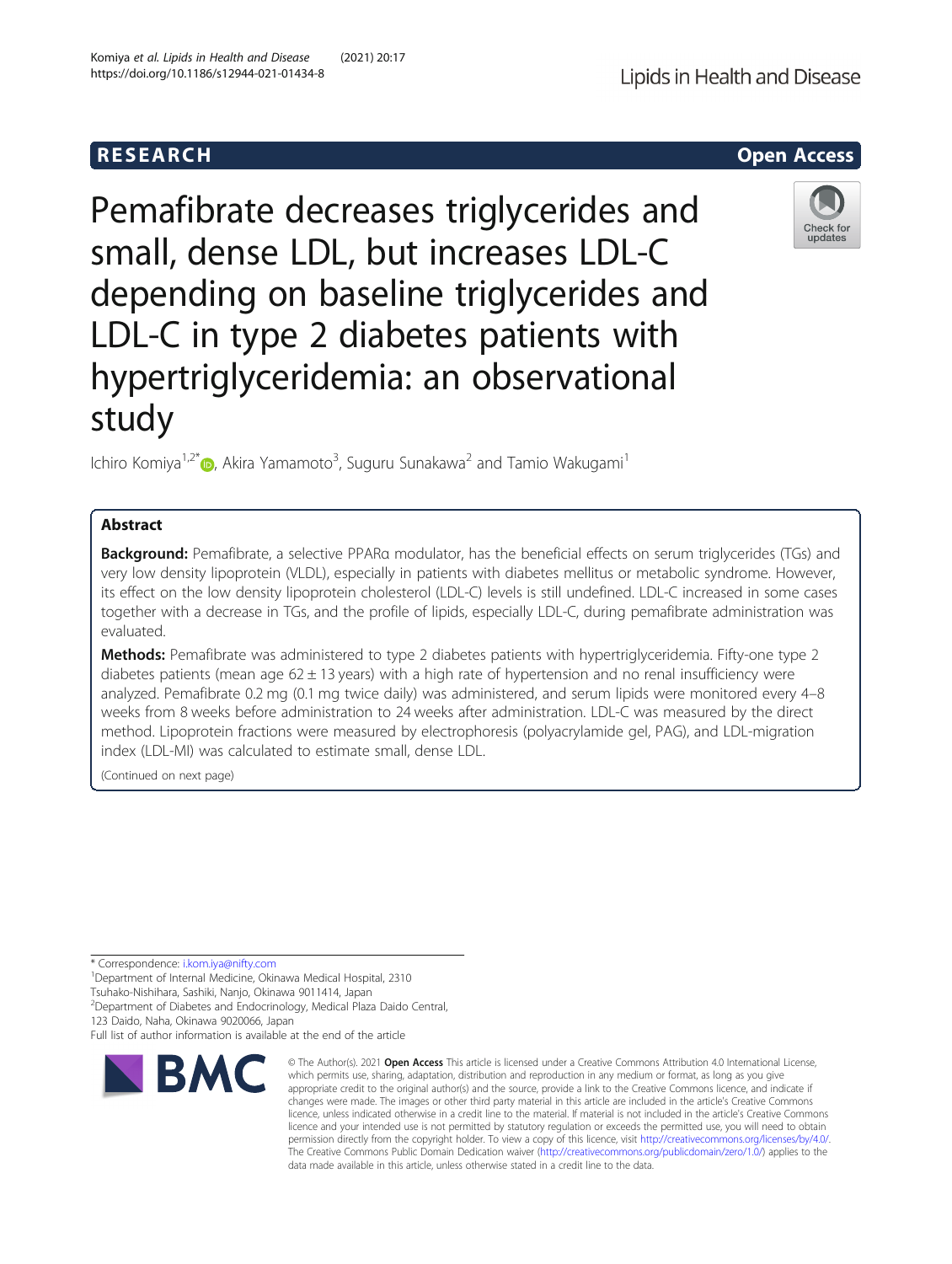# (Continued from previous page)

Results: Pemafibrate reduced serum TGs, midband and VLDL fractions by PAG. Pemafibrate increased LDL-C levels from baseline by 5.3% (− 3.8–19.1, IQR). Patients were divided into 2 groups: LDL-C increase of > 5.3% (group I,  $n =$ 25) and < 5.3% (group NI, n = 26) after pemafibrate. Compared to group NI, group I had lower LDL-C (2.53 [1.96– 3.26] vs. 3.36 [3.05–3.72] mmol/L, P = 0.0009), higher TGs (3.71 [2.62–6.69] vs. 3.25 [2.64–3.80] mmol/L), lower LDL by PAG (34.2 [14.5, SD] vs. 46.4% [6.5], P = 0.0011), higher VLDL by PAG (28.2 [10.8] vs. 22.0% [5.2], P = 0.0234), and higher LDL-MI (0.421 [0.391–0.450] vs. 0.354 [0.341–0.396], P < 0.0001) at baseline. Pemafibrate decreased LDL-MI in group I, and the differences between the groups disappeared. These results showed contradictory effects of pemafibrate on LDL-C levels, and these effects were dependent on the baseline levels of LDL-C and TGs.

Conclusions: Pemafibrate significantly reduced TGs, VLDL, midband, and small, dense LDL, but increased LDL-C in diabetes patients with higher baseline TGs and lower baseline LDL-C. Even if pre-dose LDL-C remains in the normal range, pemafibrate improves LDL composition and may reduce cardiovascular disease risk.

Keywords: Low density lipoprotein cholesterol, Pemafibrate, Small, Dense LDL, Triglycerides, Type 2 daibetes

# Background

Major efforts have been made to lower cholesterol (particularly LDL-C) in daily clinical practice [\[1\]](#page-9-0). In the case of increased triglycerides (TGs), however, there are insufficient active interventions for reducing TGs, as the TG-lowering effect of existing fibrates is insufficient [\[2](#page-9-0)] and the risk of adverse effects of drug combination is increased. In addition, consistent evidence that lowering TG levels reduces the risk of cardiovascular events is not currently available in randomized trials [\[2\]](#page-9-0).

It has been reported that serum LDL-C levels and arteriosclerosis risk are generally positively correlated and that the decrease in risk due to LDL-C-lowering therapy is proportional to LDL-C reduction rate [\[1](#page-9-0)]. So-called statins (HMG-CoA reductase inhibitors) and proprotein convertase subtilisin/kexin type 9 (PCSK-9) inhibitors to reduce LDL-C by approximately half at maximum are used for the purpose of preventing arteriosclerotic diseases including cardiovascular disease (CVD) [\[3](#page-9-0), [4\]](#page-9-0). At present, however, the residual risk of 50% or more has not been resolved, and indicators other than LDL-C level such as lower HDL-C and TG-rich lipoprotein (chylomicron remnants, VLDL remnants, or large VLDL etc.) have been regarded as therapeutic targets [[5,](#page-9-0) [6\]](#page-9-0). A largescale cohort study showed that the reduction of LDL-C was not so important for secondary prevention of CVD [[7,](#page-9-0) [8](#page-9-0)]. Results from large-scale clinical trials have shown that hypertriglyceridemia carries a residual risk of cardiovascular events even with statin use [[9,](#page-9-0) [10\]](#page-9-0).

Pemafibrate (Palmodia®, a selective PPARα modulator), which was newly released in 2018, has a stronger TGlowering effect than existing fibrate preparations and can be used in combination with statins  $[11-13]$  $[11-13]$  $[11-13]$  $[11-13]$  $[11-13]$ . PPARα, a nuclear receptor expressed mainly in the liver, is involved in regulating genes associated with lipid metabolism. Pemafibrate selectively regulates target genes involved in lipid metabolism among these PPARαregulated genes [[14](#page-9-0)]. The characteristic structure of

pemafibrate enables alterations in gene transcription following recruitment of different cofactors [[15](#page-9-0)].

There are many research reports that existing fibrates reduce LDL-C by about 10% [[16,](#page-9-0) [17\]](#page-9-0). The present study clarified the relationship between lipoprotein fractions, LDL-C, and TGs before and after pemafibrate administration to Japanese type 2 diabetes patients with hypertriglyceridemia.

## Methods

# Patients and study procedures

The target subjects were outpatients with type 2 diabetes and lifestyle-related diseases visiting Medical Plaza Daido Central. Patients who were heavy drinkers were excluded from this retrospective study. Patients with eGFR less than 45 ml/min were also excluded because TG-rich lipoprotein and LDL-C accumulate in CKD, especially early stage CKD [[18\]](#page-9-0). Seventy-two patients with type 2 diabetes were enrolled in this study, and 21 patients receiving statins, ezetimibe, or conventional fibrates were excluded, so 51 type 2 diabetes patients were recruited. All patients received pemafibrate 0.2 mg  $(0.1 \text{ mg}$  twice daily)  $[11]$  $[11]$ . All patients did not change their exercise or dietary regimens including alcohol consumption, during the entire study period. Sodiumglucose cotransporter 2 inhibitors having lipidimproving activity were not administered during the study period.

Lipoprotein electrophoresis (polyacrylamide gel, PAG) was examined in 42 patients from − 8 weeks before administration to just before pemafibrate administration, and in 40 patients between 4 and 12 weeks after administration. PAG electrophoresis is covered by public health insurance and is often used as a routine diagnostic procedure for dyslipidemia in Japan. PAG electrophoresis revealed 4 lipoprotein fractions (HDL, VLDL, midband and VLDL). The LDL-migration index (LDL-MI) was calculated from the pattern of PAG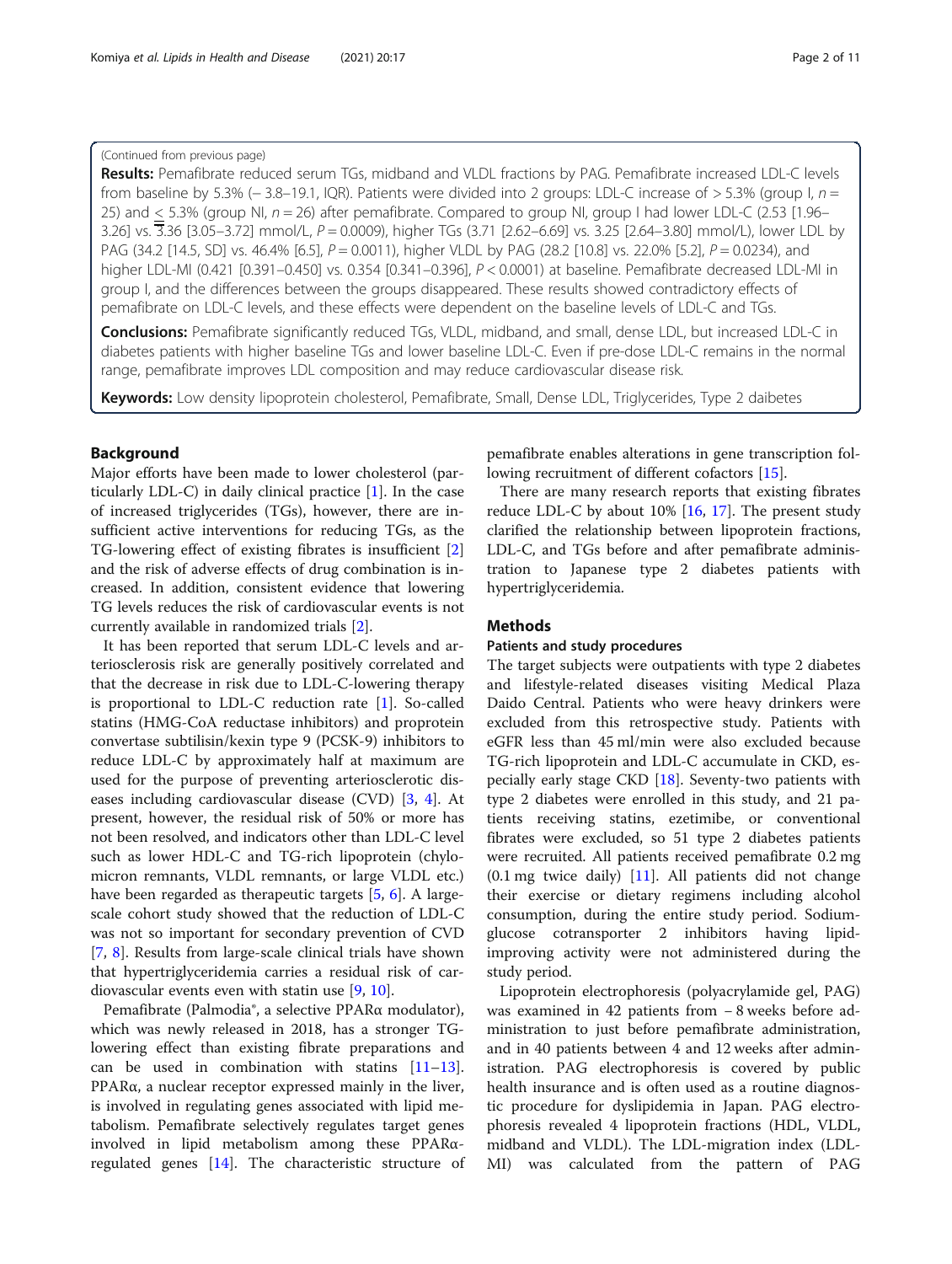electrophoresis according to a previous report [[19\]](#page-9-0); that is, the PAG electrophoretic distance between the LDL and VLDL fractions was divided by that between the HDL and VLDL fractions. When this value was > 0.400, it was determined to be an increase in small, dense LDL (sd-LDL) [[19,](#page-9-0) [20](#page-9-0)]. LDL-C was measured by the direct method using Metabolead® LDL-C (Hitachi Kasei Diagnostic Systems, Tokyo, Japan) [[21\]](#page-9-0).

Since TG levels are apt to fluctuate under the influence of diet [[10](#page-9-0)], it was confirmed that fasting TG was > 1.69 mmol/L (150 mg/dL) by repeated measurements. Blood samples were collected after 9–12 h fasting. Serum lipids were monitored 4–8 weeks before administration. The average of the results at 8 weeks before (week  $-8$ ), at 4 weeks before (week  $-4$ ), and at start of pemafibrate (week 0) was used as the baseline value. Blood samples were analyzed every 4–8 weeks after pemafibrate, up to 24 weeks, and the average of the values was taken as the mean post-dose value, and the LDL-C increase rate was calculated using baseline and post-dose values. Assuming that the LDL-C increase rate varied among individual patients, 51 patients were divided into 2 groups, the increased LDL-C group (group I) and the no LDL-C increase group (NI group), with the median LDL-C increase rate as the boundary. Results of basal clinical parameters were shown as the mean (SD). Results of lipid and liver function tests were shown as the median (25–75% quartile, IQR) due to non-parametric distribution.

# Statistical analysis

Statistical analysis was performed by t-test, paired t-test, Wilcoxon signed-rank test, Mann-Whitney U test, Kruskal-Wallis test,  $\chi^2$  test. Linear regression analysis was applied using least-square method. Multivariate regression analysis was performed using 9 baseline variables (LDL-C, TGs, HDL-C, Non − HDL-C, HDL, LDL, midband, VLDL and LDL-MI) to examine determinants for the LDL-C increase rate. JMP for Windows version 12 software (SAS Institute Japan; Tokyo, Japan) was used for statistical analyses.  $P$  values of  $< 0.05$  were considered statistically significant.

## Results

# Changes in lipid profile after pemafibrate administration

The clinical background of 51 target patients was shown in Table [1](#page-3-0). The mean age was 62.2 (SD 12.9) years, the BMI was 26.6 (3.7)  $\text{kg/m}^2$ , and the proportion of males was 55%. The average HbA1c was 7.4% (1.4), and the average eGFR was  $71.9$  (22.3) ml/min/1.73 m<sup>2</sup>. Hypertension and CVD/stroke complications were 59 and 18%, respectively.

The LDL-C increase rate after pemafibrate administration varied from patient to patient. The LDL-C increase

rate fluctuated significantly from − 27.8 to 125.6% depending on the case before and after administration with pemafibrate. Thirty-five of 51 patients (69%) showed LDL-C increase. Since the median of LDL-C increase rate in 51 target patients was 5.3% (IQR − 3.8-19.1), patients with an LDL-C increase rate of > 5.3% were defined as the increased LDL-C group (group I; 25 cases) and the median LDL-C increase rate in group I after administration was 19.1% (IQR 13.3–56.3). Those with an LDL-C increase rate < 5.3% were defined as the no LDL-C increase group ( $N\overline{I}$  group; 26 cases) and the median LDL-C increase rate in group NI after administration was − 3.7% (− 13.0–1.2) (Table [1](#page-3-0)). As shown in Table [1](#page-3-0), there were no significant difference in basal clinical background between the 2 groups.

# Comparison of lipid profiles between 2 groups after pemafibrate administration

Table [2](#page-4-0) showed the changes in TG levels before and after administration (week − 8 to week 24). Pemafibrate significantly reduced TGs during the administration period of 24 weeks  $(P < 0.0001$ , Kruskal-Wallis test). Comparing TG between baseline and post-dose, the median TG decreased from 3.30 (IQR 2.63–4.76) to 2.15  $(1.72-2.44)$  mmol/L after administration  $(P < 0.0001$ , Wilcoxon signed-rank test). The median LDL-C increased slightly from 3.10 (IQR 2.40–3.59) to 3.19 (2.74– 3.70) mmol/L after administration  $(P = 0.0170)$ . HDL-C increased by approximately 0.10 mmol/L during 24-week administration, and the difference was significant ( $P <$ 0.0001). Moreover, non − HDL-C was reduced after pemafibrate administration (4.84 [4.32–5.28] vs. 4.14  $[3.52-4.58]$ ) mmol/L,  $P < 0.0001$ ).

As mentioned above, LDL-C increased notably after administration in group I; therefore, lipid profiles were compared between groups I and NI in next step. As shown in Table [2](#page-4-0) and Fig. [1](#page-5-0), the increasing tendency in LDL-C continued throughout the administration period  $(P = 0.0483,$  Kruskal-Wallis test). Comparing LDL-C levels in group I between baseline and post-dose, the median LDL-C increased from 2.53 (IQR 1.96–3.26) to 3.31 (2.77–4.11) mmol/L after administration ( $P <$ 0.0001, Wilcoxon signed-rank test). Group I was also characterized by high TGs before administration compared with group NI (3.71 [2.62–6.69] vs. 3.25 [2.64– 3.80] mmol/L), but the difference in TG levels between the 2 groups disappeared after pemafibrate. Non − HDL-C was slightly higher in group I than in group NI (4.86 [4.03–5.35] vs. 4.76 [4.45–5.20] mmol/L) and decreased in both groups after pemafibrate administration.

Table [3](#page-5-0) showed the results of lipoprotein fraction analyses and LDL-MI in PAG electrophoresis. PAG electrophoresis revealed 4 lipoprotein fractions (HDL, VLDL, midband and VLDL) but there were cases where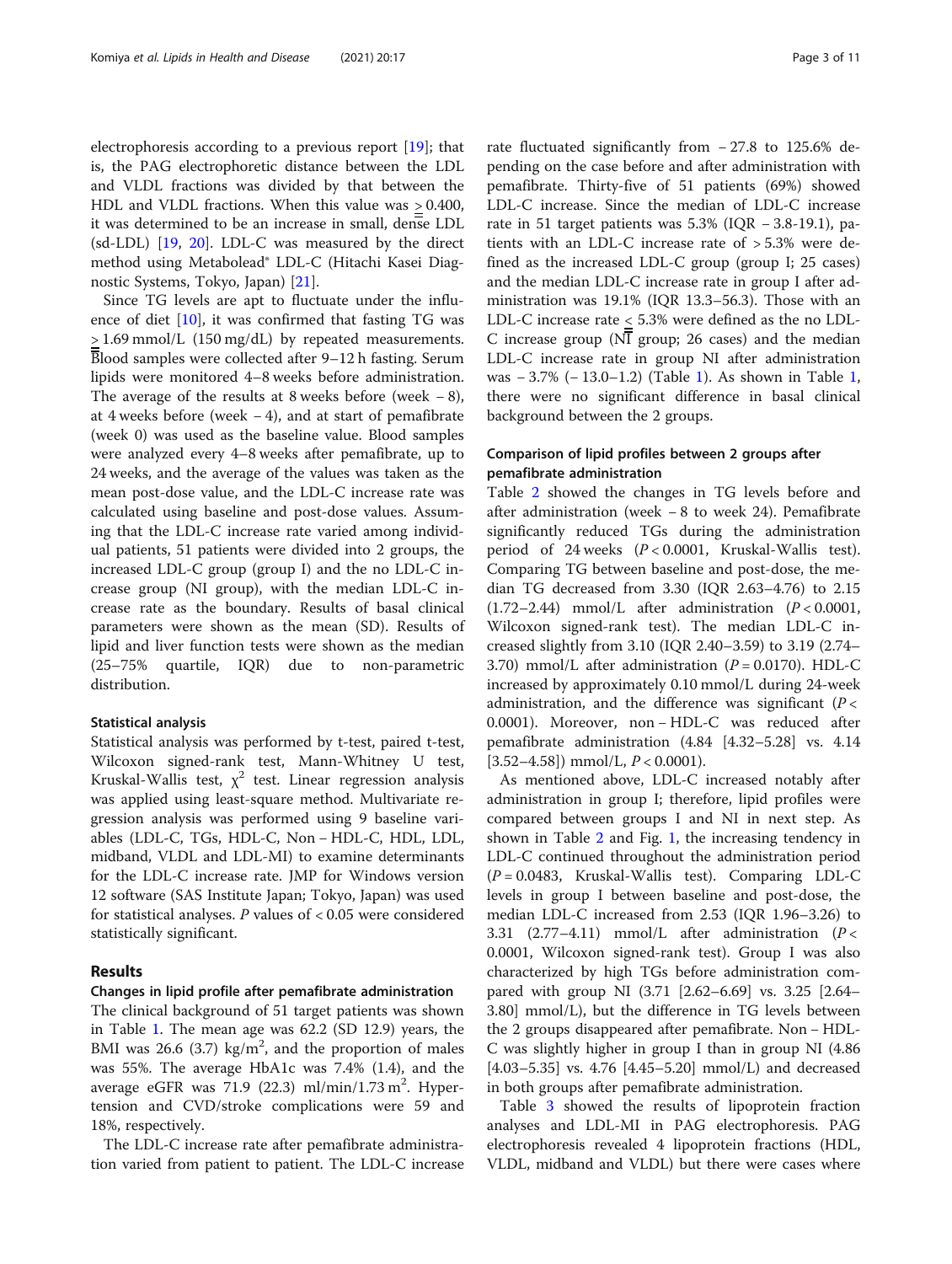<span id="page-3-0"></span>Table 1 Baseline characteristics of all patients and patients with/ without an increase in LDL-C after pemafibrate

| Characteristic                     | Total                 | Increased LDL-C group<br>(group $I)^a$ | No LDL-C increase group<br>(group NI) <sup>b</sup> | P*     |  |
|------------------------------------|-----------------------|----------------------------------------|----------------------------------------------------|--------|--|
| Cases no. (%)                      | 51(100)               | 25 (49)                                | 26(51)                                             |        |  |
| Cases of LDL-C increase, no. (%)   | 35 (69)               | 25 (100)                               | 10(38)                                             |        |  |
| % increase in LDL-C, median (IQR)  | $5.3$ $(-3.8 - 19.1)$ | 19.1 (13.3–56.3)                       | $-3.7$ ( $-13.0$ $-1.2$ )                          |        |  |
| Males, no. (%)                     | 28 (55)               | 17(68)                                 | 11(42)                                             | 0.0653 |  |
| Age, mean (SD), years              | 62.2(12.9)            | 60.7(13.2)                             | 63.7(12.7)                                         | 0.4168 |  |
| BMI, mean (SD), kg/m <sup>2</sup>  | 26.6(3.7)             | 27.1(4.0)                              | 26.1(3.4)                                          | 0.3496 |  |
| HbA1c, mean (SD), %                | 7.4(1.4)              | 7.2(1.3)                               | 7.5(1.5)                                           | 0.5568 |  |
| eGFR, mean (SD), mL /min/1.73 $m2$ | 71.9(22.3)            | 74.8 (23.4)                            | 69.2(21.3)                                         | 0.3732 |  |
| Complications                      |                       |                                        |                                                    |        |  |
| Hypertension, no. (%)              | 30(59)                | 14 (56)                                | 16(62)                                             | 0.6879 |  |
| CVD/stroke, no. (%)                | 9(18)                 | 6(24)                                  | 3(12)                                              | 0.2432 |  |
| Treatment for diabetes             |                       |                                        |                                                    |        |  |
| OHA, no. (%)                       | 36 (71)               | 16(64)                                 | 20(77)                                             | 0.4685 |  |
| $Insulin + OHA$ , no. $(\%)$       | 4(8)                  | 3(12)                                  | 1(4)                                               |        |  |

<sup>ag</sup>6 increase in LDL-C > 5.3%; <sup>bg</sup>6 increase in LDL-C < 5.3%. *P* < 0.05 was considered statistically significant (χ<sup>2</sup> test or t-test). \*Statistical analysis between increased LDL-C and no LDL-C increase groups using the  $\chi^2$  test or the t-test. BMI Body mass index, HbA1c Glycated hemoglobin, eGFR Estimated glomerular filtration rate, LDL-C Low density lipoprotein cholesterol, IQR Inter-quartile range, OHA ORAL hypoglycemic agents.

the midband fraction does not exist. Before pemafibrate administration, the midband fraction was high in both groups. The increase of midband suggests the increases of intermediate-density lipoprotein, VLDL remnant or remnant-like particle cholesterol, and relates with CVD [[22\]](#page-9-0). The VLDL fraction was higher in group I than in group NI (28.2 [SD 10.8] vs. 22.0 [5.2], P = 0.0234, ttest). Furthermore, the LDL fraction was lower in group I than group NI (34.2 [14.5] vs. 46.4% [6.5],  $P = 0.0011$ ). Lipoprotein PAG electrophoresis revealed a decrease in the VLDL fraction after pemafibrate administration but did not indicate the complete disappearance of the midband fraction in either group. The LDL fraction in group I increased from 34.2 [14.5] to 47.8% [10.9] after pemafibrate  $(P < 0.002)$ . However, there was no difference in lipoprotein fractions between the groups after pemafibrate administration (Table [3\)](#page-5-0).

The LDL-MI before pemafibrate in group I was 0.421 (0.391–0.450), exceeding 0.400, which was significantly different from the NI group (0.354 [0.341– 0.396],  $P < 0.0001$ , Mann-Whitney U test). These results suggest that sd-LDL increased in group I. The LDL-MI in group I dropped to 0.367 (0.344–0.389) after pemafibrate  $(P = 0.0002)$ , but it was > 0.400 in some cases. However, the LDL-MI was almost the same in both groups after pemafibrate. Figure [2](#page-6-0)a showed the correlation between LDL-MI and LDL fraction before pemafibrate in all measured cases. A significant inverse correlation was observed  $(R^2 =$ 0.4[2](#page-6-0)83,  $P < 0.0001$ , least squares). Figure 2b showed

the correlation between LDL-MI before pemafibrate and LDL-C increase rate before and after pemafibrate. A significant positive correlation was observed  $(R^2 =$ 0.6017,  $P < 0.0001$ ).

As shown in Table [4](#page-6-0), a stepwise multivariate regression analysis was performed using 9 baseline variables, and 5 baseline variables (LDL-MI, TGs, LDL-C, HDL-C and Non − HDL-C) were finally included in the multivariate regression model as independent variables that interacted with LDL-C increase rate. Baseline LDL-C levels significantly correlated with LDL-C increase rate (β = − 0.8911, P < 0.0001). Baseline LDL-MI (β = 0.5176, P < 0.0001), Non – HDL-C (β = 0.7649, P = 0.0001) and TGs ( $\beta$  = 0.5002, P = 0.0057) positively correlated with LDL-C increase rate.

## Changes in liver function tests

No patients exhibited worsened liver function tests during pemafibrate administration. Liver function tests showed 21% decrease in ALT (24 [\[17](#page-9-0)–[37](#page-10-0)] vs. 19 [[16](#page-9-0)–[30](#page-10-0)] IU/L,  $P = 0.0010$ , Wilcoxon signed-rank test). and 16% decrease in γGTP (37 [26–86] vs. 31 [19–54] IU/L,  $P <$ 0.0001). Baseline levels of ALT and γGTP were slightly higher in group I than in group NI. The improvement rates of ALT and γGTP in group I were higher than those in group NI, but no statistical difference between 2 groups was shown. HbA1c did not change at all throughout the 24 weeks of pemafibrate administration (Table [5\)](#page-7-0).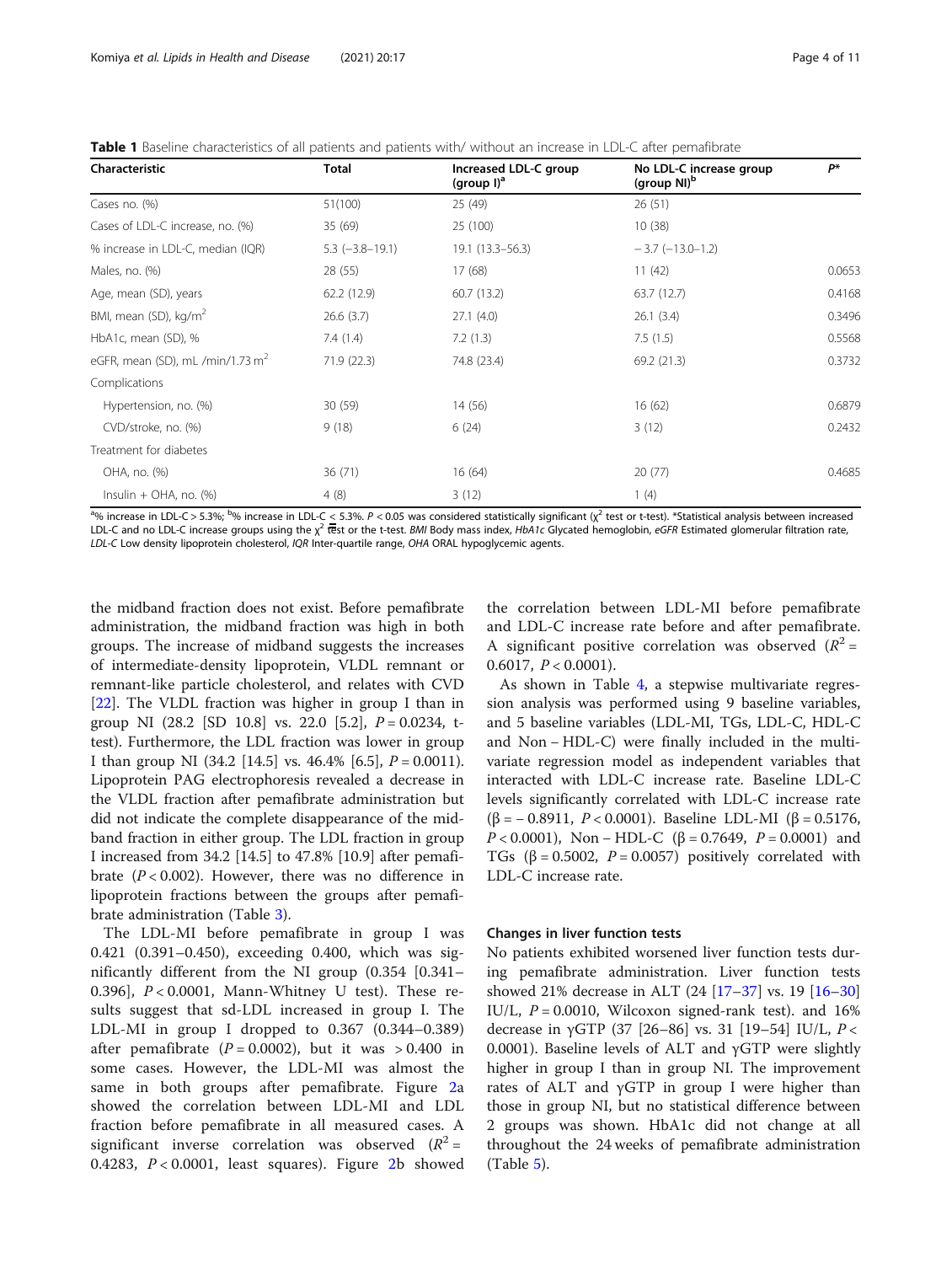| Characteristic                             |                            | Weeks after pemafibrate treatment | Pemafibrate treatment      |                            |                            |                            |                            |                            |                            |                   |                              |                                       |                   |
|--------------------------------------------|----------------------------|-----------------------------------|----------------------------|----------------------------|----------------------------|----------------------------|----------------------------|----------------------------|----------------------------|-------------------|------------------------------|---------------------------------------|-------------------|
|                                            | Week<br>$-8$               | Week<br>$-4$                      |                            | Week 0 Week 4 Week 8 Week  |                            | 12                         | Week<br>16                 | Week<br>20                 | Week<br>24                 | P*                | <b>Baseline</b> <sup>a</sup> | Post-<br>$\mathsf{dose}^{\mathsf{b}}$ | $P^{**}$          |
| $TG$ , median (IQR),                       | mmol/L                     |                                   |                            |                            |                            |                            |                            |                            |                            |                   |                              |                                       |                   |
| Total                                      | 3.01<br>$(2.50 -$<br>4.08) | 3.49<br>$(2.60 -$<br>5.43)        | 3.60<br>$(2.69 -$<br>5.44) | 2.19<br>$(1.55 -$<br>2.47) | 2.11<br>$(1.47 -$<br>2.42) | 1.99<br>$(1.42 -$<br>2.87) | 2.27<br>$(1.72 -$<br>2.81) | 2.70<br>$(2.01 -$<br>3.59  | 2.08<br>$(1.75 -$<br>2.69) | $\,<\,$<br>0.0001 | 3.30<br>$(2.63 -$<br>4.76)   | 2.15<br>$(1.72 -$<br>2.44)            | $\,<\,$<br>0.0001 |
| Increased LDL-C<br>group (group I)         | 3.25<br>$(2.47 -$<br>6.27) | 4.52<br>$(2.63 -$<br>6.11)        | 4.03<br>$(2.60 -$<br>7.24) | 2.22<br>$(1.56 -$<br>2.47) | 2.07<br>$(1.40 -$<br>2.45) | 2.00<br>$(1.85 -$<br>3.07) | 2.27<br>$(1.73 -$<br>3.10) | 2.74<br>$(2.04 -$<br>4.21) | 1.90<br>$(1.59 -$<br>2.83) | $\,<$<br>0.0001   | 3.71<br>$(2.62 -$<br>6.69)   | 2.11<br>$(1.61 -$<br>2.57)            | $\,<$<br>0.0001   |
| No LDL-C in-<br>crease group<br>(group NI) | 2.90<br>$(2.51 -$<br>3.77) | 3.01<br>$(2.31 -$<br>4.03)        | 3.26<br>$(2.77 -$<br>4.08) | 2.10<br>$(1.50 -$<br>2.54) | 2.17<br>$(1.68 -$<br>2.42) | 1.70<br>$(1.26 -$<br>2.50) | 2.22<br>$(1.64 -$<br>2.69) | 2.57<br>$(1.82 -$<br>3.10) | 2.24<br>$(1.82 -$<br>2.69) | $\,<$<br>0.0001   | 3.25<br>$(2.64 -$<br>3.80)   | 2.20<br>$(1.92 -$<br>2.42)            | $\,<$<br>0.0001   |
| $D***$                                     | 0.3946                     | 0.0683                            | 0.1178                     | 0.5890                     | 0.6870                     | 0.3952                     | 0.7561                     | 0.5934                     | 0.7648                     |                   | 0.1495                       | 0.6241                                |                   |
| LDL-C, median<br>(IQR),                    | mmol/L                     |                                   |                            |                            |                            |                            |                            |                            |                            |                   |                              |                                       |                   |
| Total                                      | 3.10<br>$(2.61 -$<br>3.59) | 3.00<br>$(2.23 -$<br>3.47)        | 3.08<br>$(2.30 -$<br>3.59  | 2.84<br>$(2.33 -$<br>3.41) | 3.15<br>$(2.64 -$<br>3.72) | 2.72<br>$(2.15 -$<br>3.36) | 3.13<br>$(2.59 -$<br>3.52) | 2.72<br>$(1.97 -$<br>3.65) | 2.92<br>$(2.59 -$<br>3.57) | 0.8679 3.10       | $(2.40 -$<br>3.59            | 3.19<br>$(2.74 -$<br>$3.70$ )         | 0.0170            |
| Increased LDL-C<br>group (group I)         | 2.66<br>$(2.02 -$<br>3.21) | 2.66<br>$(1.91 -$<br>3.52)        | 2.51<br>$(1.71 -$<br>3.13) | 3.21<br>$(2.25 -$<br>3.49) | 3.28<br>$(2.72 -$<br>4.19) | 3.10<br>$(1.91 -$<br>3.67) | 3.00<br>$(2.46 -$<br>3.75) | 3.31<br>$(1.86 -$<br>3.96) | 3.39<br>$(2.87 -$<br>4.09) | 0.0483 2.53       | $(1.96 -$<br>3.26)           | 3.31<br>$(2.77 -$<br>4.11)            | $\,<$<br>0.0001   |
| No LDL-C in-<br>crease group<br>(group NI) | 3.26<br>$(2.92 -$<br>3.78) | 3.26<br>$(2.82 -$<br>3.47)        | 3.52<br>$(2.87 -$<br>3.75) | 2.69<br>$(2.33 -$<br>2.84) | 2.92<br>$(2.64 -$<br>3.41) | 2.59<br>$(2.22 -$<br>3.05) | 3.15<br>$(2.72 -$<br>3.44) | 2.64<br>$(2.28 -$<br>3.21) | 2.74<br>$(2.56 -$<br>3.10) | 0.0157 3.36       | $(3.05 -$<br>3.72)           | 3.03<br>$(2.66 -$<br>3.44)            | 0.0022            |
| $D$ ***                                    | 0.0024                     | 0.0759                            | 0.0008                     | 0.4414                     | 0.1583                     | 0.4616                     | 0.7042                     | 0.8415                     | 0.0603                     |                   | 0.0009                       | 0.2418                                |                   |
| HDL-C, median<br>(IQR),                    | mmol/L                     |                                   |                            |                            |                            |                            |                            |                            |                            |                   |                              |                                       |                   |
| Total                                      | 1.27<br>$(1.01 -$<br>1.45) | 1.22<br>$(0.98 -$<br>1.42)        | 1.22<br>$(1.01 -$<br>1.42) | 1.22<br>$(1.09 -$<br>1.45) | 1.37<br>$(1.16 -$<br>1.53) | 1.42<br>$(1.14 -$<br>1.55) | 1.29<br>$(1.06 -$<br>1.47) | 1.22<br>$(0.98 -$<br>1.55) | 1.27<br>$(1.01 -$<br>1.55) | 0.5147 1.22       | $(1.03 -$<br>1.40)           | 1.32<br>$(1.14 -$<br>1.53)            | $\,<\,$<br>0.0001 |
| Increased LDL-C<br>group (group I)         | 1.16<br>$(0.93 -$<br>1.37) | 1.22<br>$(0.96 -$<br>1.32)        | 1.14<br>$(0.85 -$<br>1.32) | 1.14<br>$(1.06 -$<br>1.27) | 1.37<br>$(1.06 -$<br>1.50) | 1.37<br>$(1.22 -$<br>1.45) | 1.22<br>$(0.91 -$<br>1.50) | 1.19<br>$(0.96 -$<br>1.55) | 1.27<br>$(1.03 -$<br>1.66) | 0.2396 1.16       | $(0.93 -$<br>1.29)           | 1.29<br>$(1.09 -$<br>1.53)            | $\,<\,$<br>0.0001 |
| No LDL-C in-<br>crease group<br>(group NI) | 1.29<br>$(1.14 -$<br>1.55) | 1.29<br>$(1.03 -$<br>1.58)        | 1.32<br>$(1.06 -$<br>1.50) | 1.42<br>$(1.11 -$<br>1.47) | 1.37<br>$(1.16 -$<br>1.60) | 1.45<br>$(0.98 -$<br>1.71) | 1.34<br>$(1.11 -$<br>1.47) | 1.24<br>$(1.09 -$<br>1.55) | 1.29<br>$(1.09 -$<br>1.53) | 0.9936 1.32       | $(1.06 -$<br>1.50)           | 1.34<br>$(1.14 -$<br>1.55)            | 0.0258            |
| $D***$                                     | 0.0465                     | 0.1829                            | 0.0194                     | 0.1589                     | 0.5368                     | 0.9096                     | 0.6165                     | 0.8413                     | 1.0000                     |                   | 0.0267                       | 0.5090                                |                   |
| $Non-HDL-C$<br>median                      | $I(QR)$ ,                  | mmol/L                            |                            |                            |                            |                            |                            |                            |                            |                   |                              |                                       |                   |
| Total                                      | 4.71<br>$(4.37 -$<br>5.15) | 4.55<br>$(4.34 -$<br>5.72)        | 4.71<br>$(4.27 -$<br>5.43) | 3.52<br>$(3.10 -$<br>4.37) | 4.27<br>$(3.52 -$<br>4.78) | 3.80<br>$(3.10 -$<br>4.34) | 4.14<br>$(3.72 -$<br>4.45) | 4.03<br>$(3.59 -$<br>4.47) | 3.96<br>$(3.62 -$<br>4.31) | $\,<\,$<br>0.0001 | 4.84<br>$(4.32 -$<br>5.28    | 4.14<br>$(3.52 -$<br>4.58             | $\,<$<br>0.0001   |
| Increased LDL-C<br>group (group I)         | 4.73<br>$(4.09 -$<br>5.46) | 4.65<br>$(3.98 -$<br>6.52)        | 4.55<br>$(4.01 -$<br>5.33) | 3.85<br>$(3.26 -$<br>4.76) | 4.45<br>$(3.52 -$<br>4.99) | 4.16<br>$(3.28 -$<br>4.53) | 3.98<br>$(3.67 -$<br>4.55) | 3.98<br>$(3.57 -$<br>4.78) | 4.06<br>$(3.72 -$<br>4.99) | 0.1581 4.86       | $(4.03 -$<br>5.35)           | 4.24<br>$(3.41 -$<br>4.84)            | 0.0063            |
| No LDL-C in-<br>crease group<br>(group NI) | 4.71<br>$(4.40 -$<br>5.04) | 4.55<br>$(4.34 -$<br>5.59)        | 4.84<br>$(4.40 -$<br>5.66) | 3.34<br>$(2.82 -$<br>3.70) | 4.19<br>$(3.39 -$<br>4.63) | 3.62<br>$(2.84 -$<br>3.98) | 4.22<br>$(3.75 -$<br>4.42) | 4.09<br>$(3.08 -$<br>4.34) | 3.75<br>$(3.52 -$<br>4.11) | $\,<$<br>0.0001   | 4.76<br>$(4.45 -$<br>5.20)   | 4.06<br>$(3.57 -$<br>4.50)            | $\,<$<br>0.0001   |
| $D***$                                     | 0.7853                     | 0.9613                            | 0.2362                     | 0.2466                     | 0.2472                     | 0.3356                     | 0.6662                     | 0.8415                     | 0.1653                     |                   | 0.6834                       | 0.5220                                |                   |

# <span id="page-4-0"></span>Table 2 Changes in lipid profile after pemafibrate treatment

P < 0.05 was considered statistically significant. <sup>a</sup>Mean value of 3 measurements before pemafibrate; <sup>b</sup>Mean value of 6 measurements after pemafibrate. \*, Statistical analysis was done using the Kruskal-Wallis test. \*\*, Statistical analysis was done using Wilcoxon signed-rank test. \*\*\*, Statistical analysis between groups I and NI was done using the Mann-Whitney U test. IQR Inter-quartile range, TG Triglycerides, LDL-C Low density lipoprotein cholesterol, HDL-C High density lipoprotein cholesterol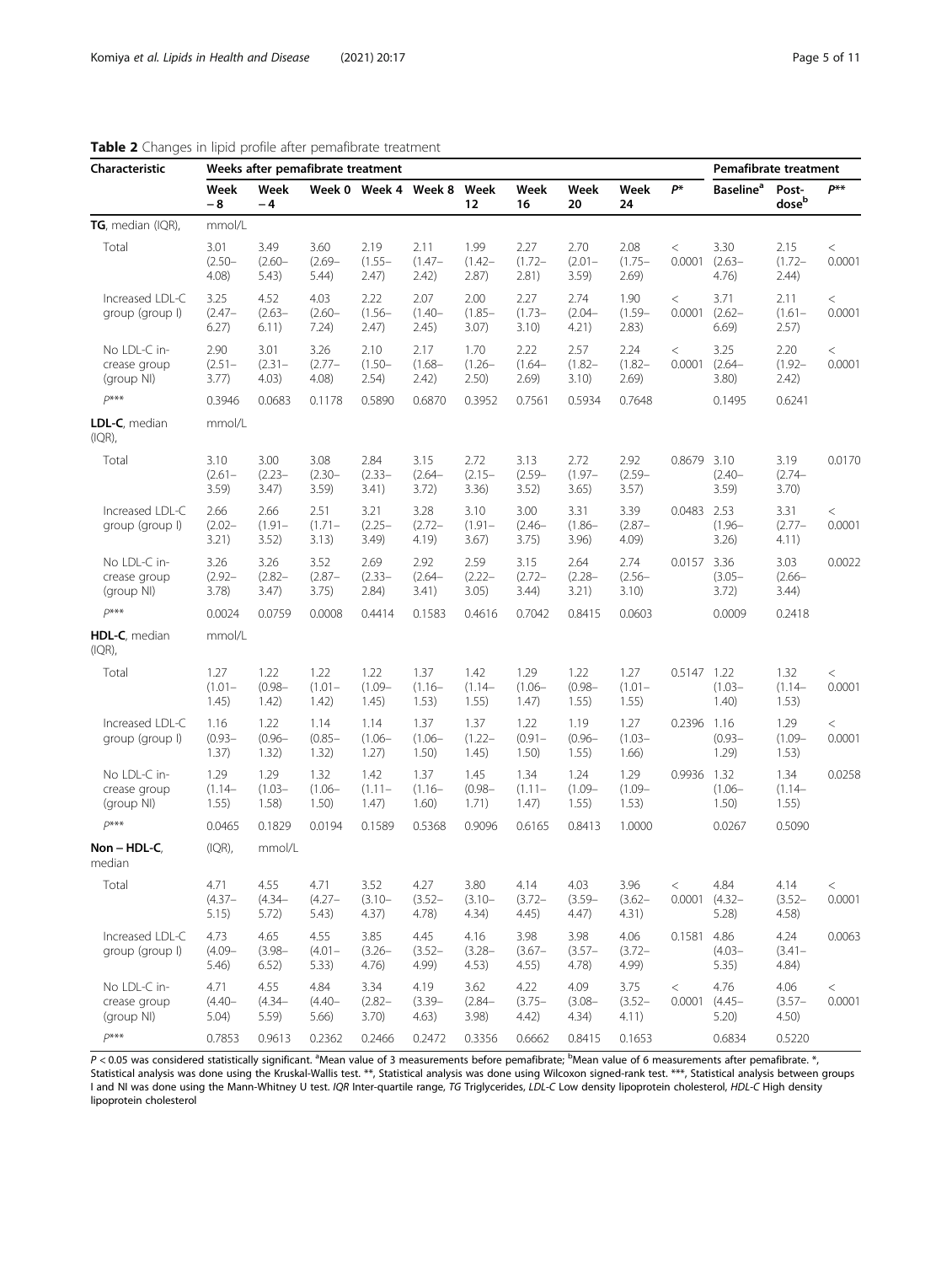<span id="page-5-0"></span>

# Adverse effects

Of the 51 cases, one patient exhibited muscle pain symptoms, but no significant increase in CPK was observed.

# Discussion

This study demonstrated the long-term effect of pemafibrate on LDL-C levels for 24 weeks in patients with type 2 diabetes with hypertriglyceridemia. Pemafibrate 0.2 mg (0.1 mg twice daily) significantly reduced serum TGs and VLDL by PAG electrophoresis and slightly increased HDL-C following administration to type 2 diabetes patients with hypertriglyceridemia. Although LDL-C levels were not considerably altered, pemafibrate for 24 weeks increased LDL-C levels by 5.9% as median. The increase in LDL-C was stably maintained over 24 weeks. LDL-C levels decreased in only 31% (16 of 51) patients after pemafibrate. Furthermore, It was demonstrated for the first time that the increase in LDL-C after pemafibrate had lower LDL-C, higher TGs, higher Non − HDL-C, higher sd-LDL and higher midband at baseline.

It should be noted that there was a considerable number of cases of increased LDL-C in this study during treatment with pemafibrate. Previous study showed that the baseline TGs and LDL-C were key determinants of the changes in LDL-C  $[12]$  $[12]$  $[12]$ . However, the existence of an

Table 3 Results of analyses of lipoprotein fraction and LDL-MI after pemafibrate treatment

| Characteristic                               | <b>Baseline</b>                                  |                                                     | Post-dose         |                                                  |                                                     |        |  |  |  |  |
|----------------------------------------------|--------------------------------------------------|-----------------------------------------------------|-------------------|--------------------------------------------------|-----------------------------------------------------|--------|--|--|--|--|
|                                              | Increased LDL-C group<br>(group I)<br>$(n = 21)$ | No LDL-C increase group<br>(group NI)<br>$(n = 21)$ | P*                | Increased LDL-C group<br>(group I)<br>$(n = 20)$ | No LDL-C increase group<br>(group NI)<br>$(n = 20)$ | P*     |  |  |  |  |
|                                              | Lipoprotein fraction (PAG electrophoresis)       |                                                     |                   |                                                  |                                                     |        |  |  |  |  |
| <b>HDL</b> , mean (SD), $21.0$ (7.8)<br>$\%$ |                                                  | 19.0 (5.2) **                                       |                   | $0.3358$ 20.7 (5.6)                              | 23.6(5.2)                                           | 0.0907 |  |  |  |  |
| <b>LDL</b> , mean $(SD)$ ,<br>%              | 34.2 (14.5)***                                   | 46.4(6.5)                                           |                   | $0.0011$ 47.8 (10.9)                             | 44.9(5.5)                                           | 0.2867 |  |  |  |  |
| Midband, mean<br>$(SD)$ , %                  | 18.5(8.5)                                        | 12.5(6.4)                                           |                   | $0.0141$ 14.7 (6.6)                              | 14.4(8.8)                                           | 0.9034 |  |  |  |  |
| <b>VLDL</b> , mean<br>$(SD)$ , %             | 28.2 (10.8) ***                                  | $22.0(5.2)$ **                                      |                   | $0.0234$ 17.1 (6.3)                              | 17.3(6.2)                                           | 0.9399 |  |  |  |  |
| LDL-MI, median<br>(IQR)                      | $0.421$ (0.391-0.450) ****                       | $0.354(0.341 - 0.396)$                              | $\,<\,$<br>0.0001 | $0.367(0.344 - 0.389)$                           | $0.348(0.331 - 0.380)$                              | 0.2339 |  |  |  |  |

P<0.05 was considered statistically significant. \*, Statistical analysis between 2 groups was done using the t-test or Mann-Whitney U test. \*\*, P<0.02 vs. group NI at post-dose (t-test). \*\*\*, P<0.002 vs. group I at post-dose (t-test). \*\*\*\*, P=0.0002 vs. group I at post-dose (Mann-Whitney U test). PAG Polyacrylamide gel, LDL-MI LDL migration index, LDL-C Low density lipoprotein cholesterol, IQR Inter-quartile range, HDL High density lipoprotein, LDL Low density lipoprotein, VLDL Very-low density lipoprotein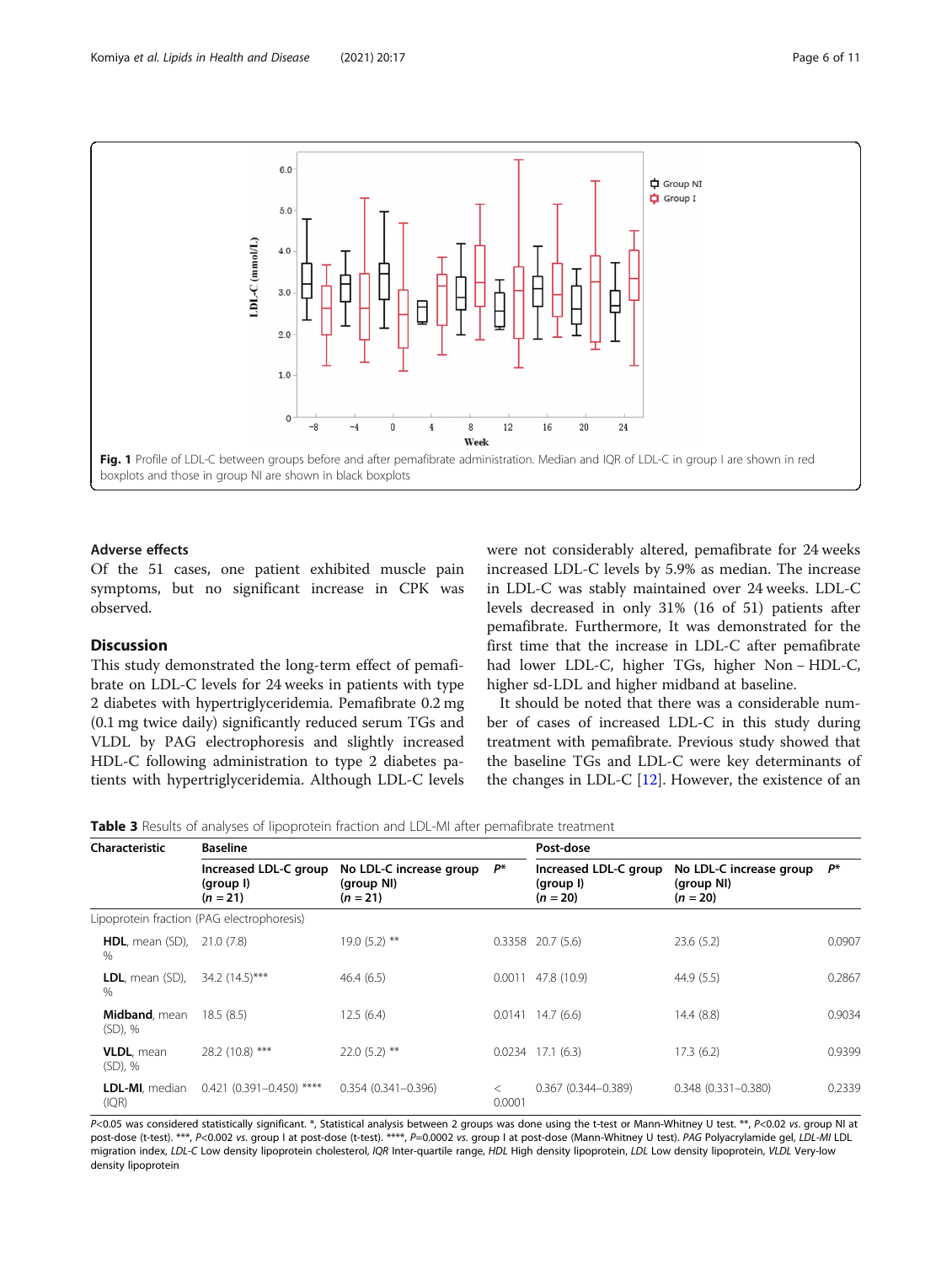<span id="page-6-0"></span>

increased LDL-C was briefly mentioned but not discussed as the main issue in previous studies, including patients with dyslipidemia other than diabetes [[11](#page-9-0)–[13,](#page-9-0) [23](#page-10-0)–[25](#page-10-0)]. Since present study only targets diabetes patients with hypertriglyceridemia, it is conceivable that the rate of increase in LDL-C was higher than in previous reports. Compared to group NI, group I had lower LDL-C (2.53 vs. 3.36 mmol/L), higher TGs (3.71 vs. 3.25 mmol/L), lower LDL fraction by PAG electrophoresis (34.2 vs. 46.4%), higher midband fraction (18.5 vs. 12.5%), and higher LDL-MI (0.421 vs. 0.354) at baseline. It was reported previously that bezafibrate slightly increased the LDL-C levels from  $124 \pm 37$  mg/dL  $(3.21 \pm 0.96$  mmol/L) to  $126 \pm 31$  mg/dl  $(3.26 \pm 0.80$  mmol/L) in diabetes patients, and LDL-C increase rate varied according to

Table 4 Multivariate regression analysis between LDL-C increase rate and baseline lipid parameters

| <b>Variables</b>              | β (standardized coefficient) | P        |
|-------------------------------|------------------------------|----------|
| <b>Baseline LDL-C</b>         | $-0.8911$                    | < 0.0001 |
| <b>Baseline TGs</b>           | 0.5002                       | 0.0057   |
| <b>Baseline Non-HDL-C</b>     | 0.7649                       | 0.0001   |
| Baseline LDL-MI (PAG)         | 0.5176                       | < 0.0001 |
| <b>Baseline HDL-C</b>         | 0.1413                       | 0.1341   |
| Baseline HDL (PAG)            | ΝI                           |          |
| <b>Baseline LDL (PAG)</b>     | ΝI                           |          |
| <b>Baseline Midband (PAG)</b> | ΝI                           |          |
| Baseline VLDL (PAG)           | NI                           |          |

Statistical analysis by stepwise multiple regression was performed to examine determinant factors for LDL-C increase rate. P < 0.05 was considered statistically significant. NI Not included in the model, PAG Polyacrylamide gel

the baseline LDL-C level, with a significant increase in  $\langle 120 \text{ mg/dL} (3.10 \text{ mmol/L})$  of LDL-C [[26\]](#page-10-0). It was reported that a similar increase effect of LDL-C was brought by weight loss in hypertriglyceridemic patients [[27\]](#page-10-0).

This relationship between baseline TGs and LDL-C can be explained by the precursor-product relationship between VLDL and LDL, LDL is produced as an ultimate product of the lipolytic conversion of VLDL [\[28](#page-10-0)]. Fibrates, including pemafibrate, activate lipoprotein lipase (LPL) and hepatic triglyceride lipase to promote the catabolism TG-rich lipoprotein and also attenuate VLDL synthesis to reduce serum TGs [\[29](#page-10-0)]. It is assumed that LDL and HDL are produced during the catabolism of the TG-rich lipoprotein [\[27](#page-10-0), [28](#page-10-0)]. Since pemafibrate has a stronger TG-rich lipoprotein catabolism than existing fibrates, it is presumed that pemafibrate increases LDL-C and changes LDL-C composition [[11](#page-9-0)–[13](#page-9-0), [30](#page-10-0)]. Pemafibrate has been reported to increase the size and decrease the number of LDL particles [[24](#page-10-0)]. The increase in LDL-C after pemafibrate treatment suggests the actual improvement in lipoprotein metabolism. On the other hand, the increase in LDL-C levels with TG reduction by pemafibrate might lead clinicians to question the clinical efficacy of the treatment. Further studies are needed to define the mechanisms underlying the variability of the effects of pemafibrate on LDL-C.

The baseline LDL-MI in group I exceeded 0.400, suggesting that sd-LDL increased [[30\]](#page-10-0). This study thus revealed that baseline sd-LDL increases and significantly improves after pemafibrate administration. Higher baseline TGs and lower baseline LDL-C appear to be involved in the baseline sd-LDL increase and post-dose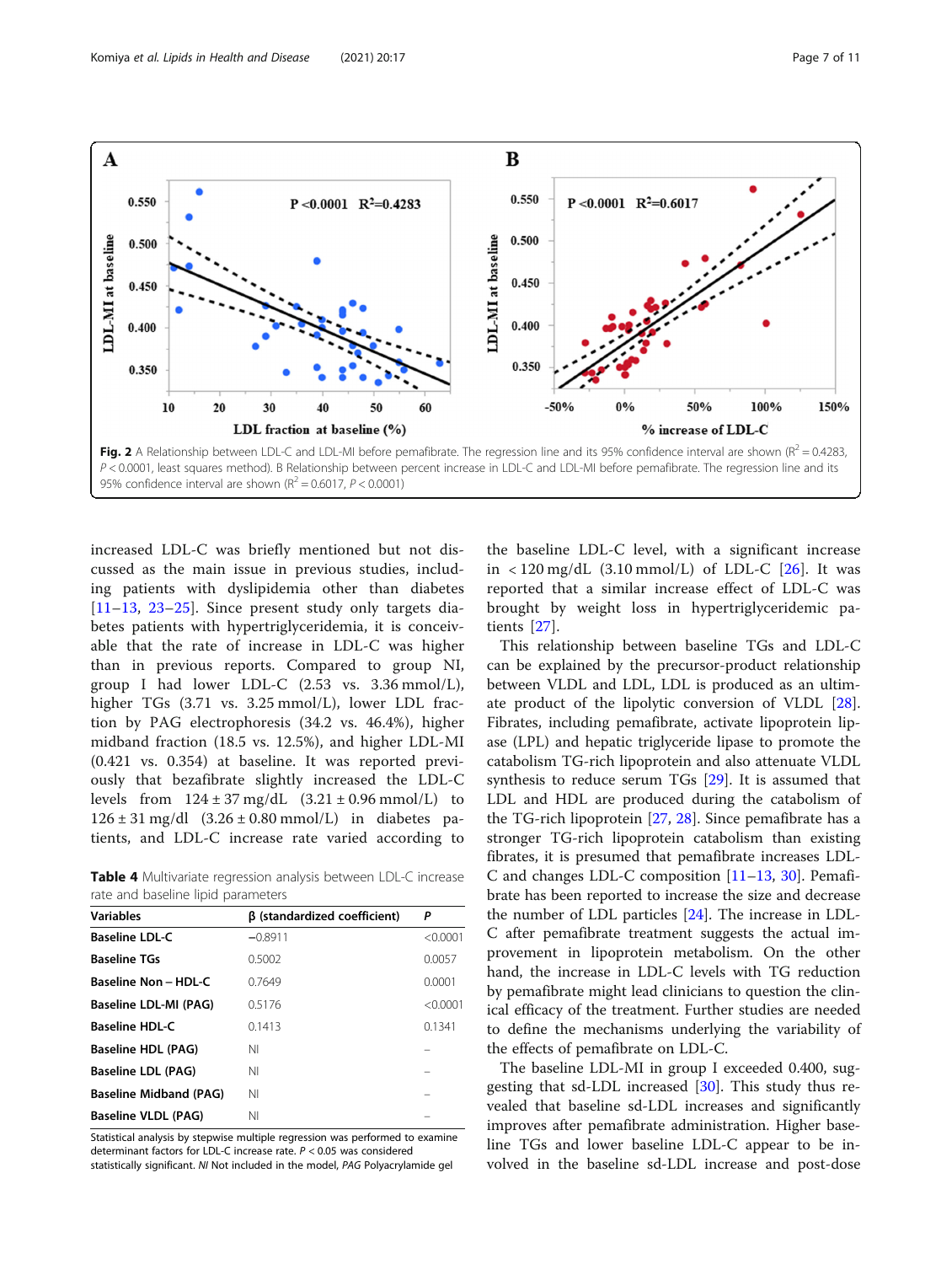| Characteristic                        | Weeks after pemafibrate treatment |                   |                   |                   |                   |                   |                   |                   |                   |        | Pemafibrate treatment        |                            |                   |
|---------------------------------------|-----------------------------------|-------------------|-------------------|-------------------|-------------------|-------------------|-------------------|-------------------|-------------------|--------|------------------------------|----------------------------|-------------------|
|                                       | Week<br>-8                        | Week<br>$-4$      | Week 0 Week       | 4                 | Week<br>8         | Week<br>12        | Week<br>16        | Week<br>20        | Week<br>24        | P*     | <b>Baseline</b> <sup>a</sup> | Post-<br>dose <sup>b</sup> | p**               |
| AST, median (IQR),                    | IUI/L                             |                   |                   |                   |                   |                   |                   |                   |                   |        |                              |                            |                   |
| Total                                 | 21<br>$(18-29)$ 30)               | $22(18 -$         | $23(19-$<br>33)   | 21<br>$(18 - 34)$ | 23<br>$(18 - 31)$ | 24<br>$(21 - 44)$ | 23<br>$(19 - 29)$ | 22<br>$(19 - 33)$ | 21<br>$(19 - 29)$ |        | $0.9212$ 23 (18-<br>31)      | 23 (19-<br>31)             | 0.9139            |
| Increased LDL-C group<br>(group I)    | 23<br>$(19 - 34)$                 | $26(21 -$<br>33)  | $23(20 -$<br>36)  | 19<br>$(18 - 32)$ | 20<br>$(17 - 33)$ | 26<br>$(21 - 48)$ | 23<br>$(18 - 40)$ | 23<br>$(20 - 43)$ | 20<br>$(19 - 22)$ | 0.6619 | 23 (19-<br>34)               | $21(18 -$<br>34)           | 0.3833            |
| No LDL-C increase<br>group (group NI) | 20<br>$(17-27)$                   | $20(17 -$<br>29)  | $20(18 -$<br>29)  | 21<br>$(19 - 35)$ | 24<br>$(19 - 28)$ | 23<br>$(21 - 40)$ | 24<br>$(20-28)$   | 21<br>$(17-49)$   | 23<br>$(16 - 34)$ | 0.9440 | $20(18 -$<br>28)             | $25(20 -$<br>29)           | 0.6184            |
| $D***$                                | 0.2611                            | 0.1970            | 0.1894            | 0.4655            | 0.3690            | 0.6480            | 0.9545            | 0.5388            | 0.8421            |        | 0.2273                       | 0.4646                     |                   |
| ALT, median (IQR),                    | IUI/L                             |                   |                   |                   |                   |                   |                   |                   |                   |        |                              |                            |                   |
| Total                                 | 22<br>$(18 - 36)$                 | $26(18 -$<br>37)  | $23(18 -$<br>40)  | 19<br>$(16 - 29)$ | 20<br>$(17-27)$   | 19<br>$(17 - 58)$ | 21<br>$(16 - 31)$ | 18<br>$(15 - 23)$ | 17<br>$(15 - 24)$ | 0.1297 | $24(17 -$<br>37)             | $19(16 -$<br>30)           | 0.0010            |
| Increased LDL-C group<br>(group I)    | 28<br>$(19 - 40)$                 | 30 (19-<br>39)    | $31(19 -$<br>41)  | 19<br>$(17 - 28)$ | 20<br>$(15 - 38)$ | 19<br>$(16 - 62)$ | 23<br>$(17 - 38)$ | 19<br>$(15 - 33)$ | 18<br>$(14 - 25)$ | 0.1802 | $31(21 -$<br>40)             | $19(16 -$<br>34)           | 0.0040            |
| No LDL-C increase<br>group (group NI) | 22<br>$(17-29)$                   | $23(16-$<br>36)   | $20(17 -$<br>29)  | 19<br>$(15 - 38)$ | 20<br>$(17-25)$   | 17<br>$(17 - 53)$ | 21<br>$(16 - 30)$ | 18<br>$(14 - 53)$ | 17<br>$(15 - 24)$ | 0.9352 | $22(17 -$<br>29)             | $21(17-$<br>26)            | 0.0909            |
| $D$ ***                               | 0.1606                            | 0.1605            | 0.0582            | 1.0000            | 0.9269            | 0.9091            | 0.5141            | 1.0000            | 0.8427            |        | 0.0520                       | 0.9918                     |                   |
| $\gamma$ GTP, median (IQR),           | IUI/L                             |                   |                   |                   |                   |                   |                   |                   |                   |        |                              |                            |                   |
| Total                                 | 34<br>$(26 - 94)$                 | 46 (28-<br>83)    | 39 (24-<br>92)    | 34<br>$(21 - 48)$ | 30<br>$(18-47)$   | 43<br>$(31 - 74)$ | 28<br>$(15 - 57)$ | 34<br>$(20 - 57)$ | 33<br>$(20 - 65)$ | 0.0656 | $37(26 -$<br>86)             | 31 (19-<br>54)             | $\,<\,$<br>0.0001 |
| Increased LDL-C group<br>(group I)    | 43<br>$(31 - 98)$                 | $67(31 -$<br>110) | $53(28 -$<br>102) | 39<br>$(29 - 60)$ | 32<br>$(22 - 53)$ | 53<br>$(32 - 80)$ | 37<br>$(14 - 71)$ | 40<br>$(29 - 67)$ | 38<br>$(25 - 71)$ | 0.2944 | 48 (28-<br>101)              | $34(26 -$<br>75)           | $\,<$<br>0.0001   |
| No LDL-C increase<br>group (group NI) | 31<br>$(20 - 77)$                 | $36(24 -$<br>63)  | $32(18 -$<br>54)  | 20<br>$(12 - 49)$ | 23<br>$(17 - 34)$ | 31<br>$(14 - 44)$ | 25<br>$(16 - 47)$ | 18<br>$(13 - 46)$ | 31<br>$(15 - 49)$ | 0.4730 | $30(19 -$<br>62)             | 26 (17-<br>43)             | $\,<$<br>0.0001   |
| $D$ ***                               | 0.0975                            | 0.0643            | 0.0382            | 0.1118            | 0.1074            | 0.0471            | 0.2486            | 0.0570            | 0.1392            |        | 0.0600                       | 0.0992                     |                   |
| HbA1c, mean (SD),                     | $\frac{0}{0}$                     |                   |                   |                   |                   |                   |                   |                   |                   |        |                              |                            |                   |
| Total                                 | 7.5<br>(1.5)                      | 7.7(1.5)          | 7.4 (1.6)         | 7.6<br>(1.2)      | 7.4<br>(1.6)      | 7.2<br>(1.4)      | 7.2<br>(1.3)      | 7.9<br>(1.4)      | 7.1<br>(1.9)      |        | $0.7897$ 7.4 $(1.4)$         | 7.3(1.5)                   | 0.0502            |
| Increased LDL-C group<br>(group I)    | 7.6<br>(1.7)                      | 7.5(1.3)          | 7.2(1.1)          | 7.4<br>(1.3)      | 7.3<br>(1.3)      | 7.0<br>(1.6)      | 7.3<br>(1.4)      | 7.7<br>(1.8)      | 6.7<br>(1.4)      |        | $0.8251$ 7.2 (1.3)           | 7.1(1.3)                   | 0.1510            |
| No LDL-C increase<br>group (group NI) | 7.5<br>(2.0)                      | 8.0(1.6)          | 7.5(2.0)          | 7.8<br>(1.1)      | 7.5<br>(1.9)      | 7.4<br>(1.1)      | 7.2<br>(1.3)      | 8.1<br>(0.8)      | 7.4<br>(2.3)      |        | 0.9534 7.5 (1.5)             | 7.4(1.6)                   | 0.1561            |
| $D$ ***                               | 0.7866                            | 0.3344            | 0.5476            | 0.5551            | 0.6126            | 0.6060            | 0.7508            | 0.6851            | 0.3621            |        | 0.5568                       | 0.4819                     |                   |

<span id="page-7-0"></span>Table 5 Changes in liver function and HbA1c after pemafibrate treatment

P<0.05 was considered statistically significant. \*, Statistical analysis was done using the Kruskal-Wallis test or ANOVA. <sup>a</sup>Mean value of 3 measurements before pemafibrate; <sup>b</sup>Mean value of 6 measurements after pemafibrate. \*\*, Statistical analysis was done using Wilcoxon signed-rank test or paired t-test. \*\*\*, Statistical analysis between 2 groups I and NI was done using the Mann-Whitney U test or t-test. LDL-C Low density lipoprotein cholesterol, HbA1c Glycated hemoglobin

LDL-C increase. The ARIC study reported that the risk of CVD was associated with an increase in sd-LDL-C rather than large buoyant LDL-C  $[31]$ . In a study of ischemic heart disease in elderly Japanese men, patients with high levels of sd-LDL had increased risk of CVD events over the next 5 years [\[32](#page-10-0)]. In the present study, CVD/ stroke complications were not higher in group I, but the number of cases was too small to draw conclusions.

Higher values of sd-LDL occur when both non − HDL-C and TGs are high [[33\]](#page-10-0). As the present study showed an inverse correlation between baseline LDL-MI and baseline LDL fraction by PAG electrophoresis, it was suggested that an increase in sd-LDL and a decrease in the LDL fraction are synchronized

phenomenon associated with lipid metabolism in patients with type 2 diabetes. There was a positive correlation between baseline LDL-MI and the LDL-C increase rate. This strongly suggests that pemafibrate decreases sd-LDL and increases large buoyant LDL in type 2 diabetes patients.

PCSK9 inhibitors, monoclonal antibodies that bind to free PCSK9, have potent effect on LDL-C reduction, and are recommended to use in patients with high CVD risk or familial hypercholesterolemia [\[34](#page-10-0)]. Whether or not PCSK9 inhibitors reduce CVD events is not yet to be clarified [\[35](#page-10-0)]. Moreover, PCSK9 inhibitors seem to be less efficient lowering sd-LDL [\[36\]](#page-10-0), different from the pemafibrate effect.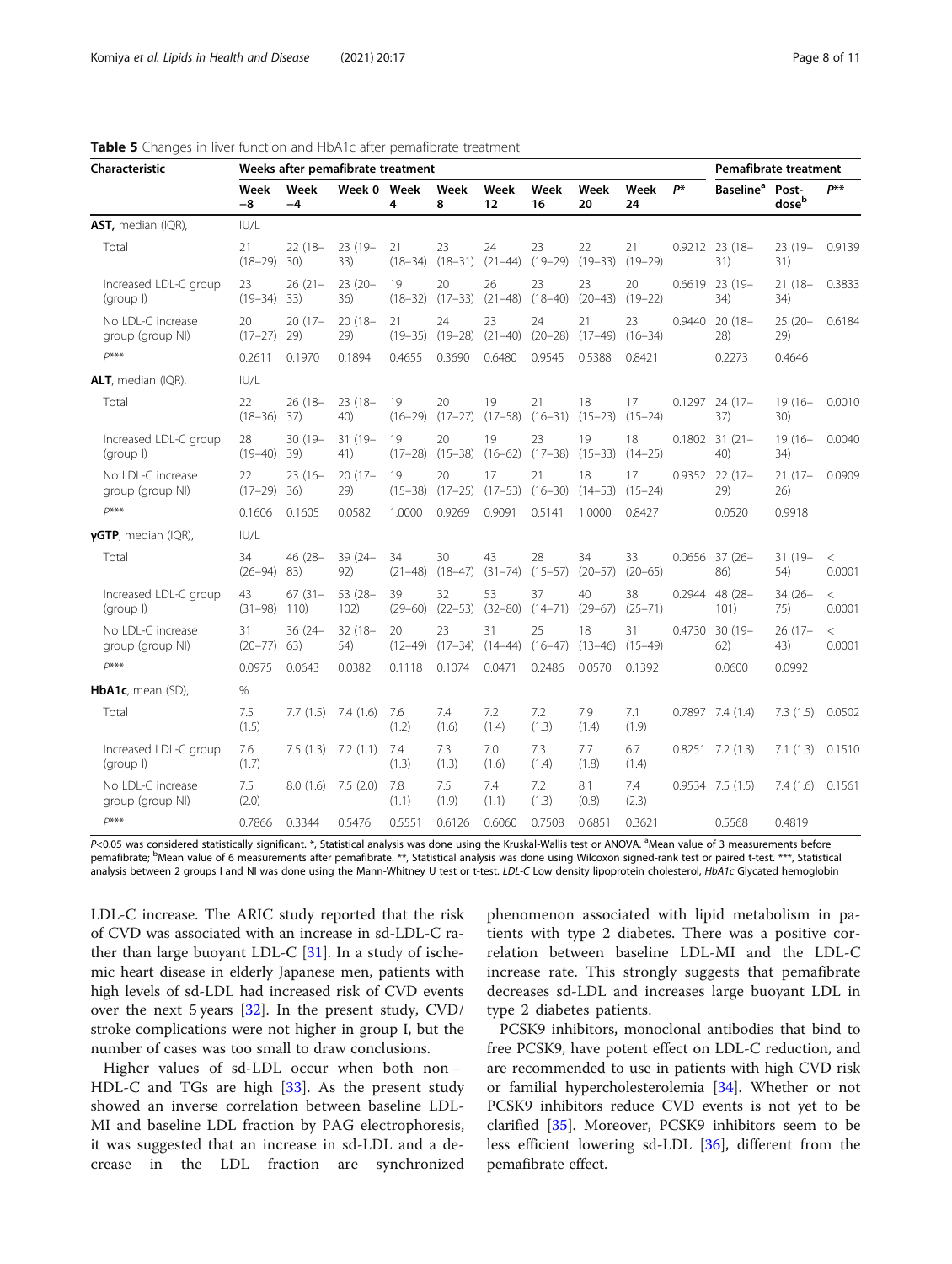Hypertriglyceridemia is defined as a fasting TG value of ≥1.69 mmol/L (150 mg/dL). As in hypercholesterolemia (mainly increased LDL-C), hypertriglyceridemia has been epidemiologically associated with many atherosclerotic diseases including CVD [[37\]](#page-10-0). However, unlike cholesterol, TGs do not accumulate in atherosclerotic plaques on the walls of blood vessels, and TGs per se do not promote atherosclerosis [[38\]](#page-10-0). In general, when serum TG concentrations rise, the cholesterol contained in TG-rich lipoprotein increases and total cholesterol concentrations also rise [[39\]](#page-10-0). In patients with hypertension and/or insulin resistance, the metabolism of lipoproteins is delayed and they remain in the blood circulation for a variety of reasons [[40\]](#page-10-0). The retained remnants are taken up by macrophages, and cholesterol accumulates in atherosclerotic lesions [[41](#page-10-0)].

It is well known that VLDL and LDL are apo Bcontaining lipoproteins associated with arteriosclerosis. Lowering LDL-C by 40 mg/dL (1.03 mmol/L) has been reported to reduce the risk of cardiovascular events by 20% [[6\]](#page-9-0). Assuming that all apo B-containing particles have almost the same atherogenic effect [\[6](#page-9-0)], the TG value needs to be reduced by 5 times that of LDL-C, approximately 200 mg/dL (2.26 mmol/L), from a simple interpretation of Friedewald's formula. However, the TGlowering effect of existing fibrates is not significant, making it impossible to significantly reduce the risk of major cardiovascular events [[23\]](#page-10-0). On the other hand, in present study, pemafibrate significantly decreased TGs from 3.30 to 2.15 mmol/L in all cases and from 3.71 to 2.11 mmol/L in patients with higher LDL-C increase rate. It was concluded that this significant reduction in TGs caused a decrease in large VLDL and a change in LDL composition [\[42](#page-10-0)]. This study suggested that pemafibrate increased LDL-C not by increasing the particle number of LDL, but rather by increasing the cholesterol content of LDL.

In hypertriglyceridemia, VLDL cholesterol and/or non − HDL-C are increased, which has atherosclerosisinducing properties similar to or higher than LDL cholesterolemia [\[43\]](#page-10-0). According to current guidelines for arteriosclerosis, non − HDL-C should be evaluated instead of LDL-C in cases such as severe hypertriglyceridemia [[5\]](#page-9-0). The LDL-C value is said to underestimate the cardiovascular risk. When the non − HDL-C level is high, cholesterol lowering therapy is prioritized, as in LDL cholestrolemia [\[5](#page-9-0), [44\]](#page-10-0). Non − HDL-C was certainly high before pemafibrate and decreased after administration in this study.

## Study strength and limitations

There are several study strengths in this study. First, the reliable LDL-C direct assay, a Metabolead LDL-C® (Hitachi Kasei Diagnostic Systems), could be used for LDL-C

estimation, and the results were consistent with the lipoprotein PAG electrophoresis results. Moreover, this direct method has already been shown to be consistent with ultracentrifugation, unless the TGs exceed 11.29 mmol/L (1,000 mg/dL) [\[21](#page-9-0)]. There were no patients with a fasting TG level of 11.29 mmol/L or higher in this study, therefore, any effect of hypertriglyceridemia on the LDL-C assay (false low value) could be ruled out. Second, serum lipids were followed every 4–8 weeks for 24 weeks to evaluate lipids with variable values. Measuring the lipid profile several times is more accurate than simply assessing it before and after pemafibrate administration. Finally, PAG electrophoresis, which is a simple and inexpensive method, was used for the estimation of sd-LDL and lipoprotein fractions. Thus, in some diabetes cases, LDL-C was relatively low before pemafibrate and LDL-C increased after pemafibrate, demonstrating that the composition of LDL was significantly changed due to the TG-rich lipoprotein lowering effect of pemafibrate.

This study has several limitations. First, instead of directly measuring sd-LDL, determination of LDL-MI by PAG electrophoresis was used as a substitute. However, many reports indicated that the results of both are strongly correlated [\[19](#page-9-0), [20](#page-9-0)]. Second, there were not many target patients in this study, and because of the retrospective nature, results of lipoprotein PAG electrophoresis were not obtained in several patients. However, statistically significant results were obtained despite the small number of patients. It would be needed to increase the number of target patients in the future. Finally, this study did not show results for serum apolipoproteins such as apo B and apo E. It cannot be ruled out that present study may include patients with type III hyperlipidemia [\[45\]](#page-10-0). As the patients had a high proportion of combined hyperlipidemia, it might be close to the "lipoprotein abnormality similar to type III hyperlipidemia" reported by Matsuzawa et al. [[46\]](#page-10-0). Cardiovascular events are frequently observed in "lipoprotein abnormalities similar to type III hyperlipidemia", so the future risk of CVD/stroke complications in the examined cases should be followed closely [\[13\]](#page-9-0).

## Conclusion

The superiority of pemafibrate allows control of serum TG levels and sd-LDL, which were previously inadequate with conventional treatment  $[2, 11, 22]$  $[2, 11, 22]$  $[2, 11, 22]$  $[2, 11, 22]$  $[2, 11, 22]$ . At the same time, there were cases in which LDL-C levels fluctuate markedly before and after pemafibrate administration. It was also shown that measurement of LDL-C by the direct assay instead of the recommended measurement of non − HDL-C is useful in the pathologic evaluation of type 2 diabetes patients with high TGs. It is necessary to review recommendations in the arteriosclerosis guideline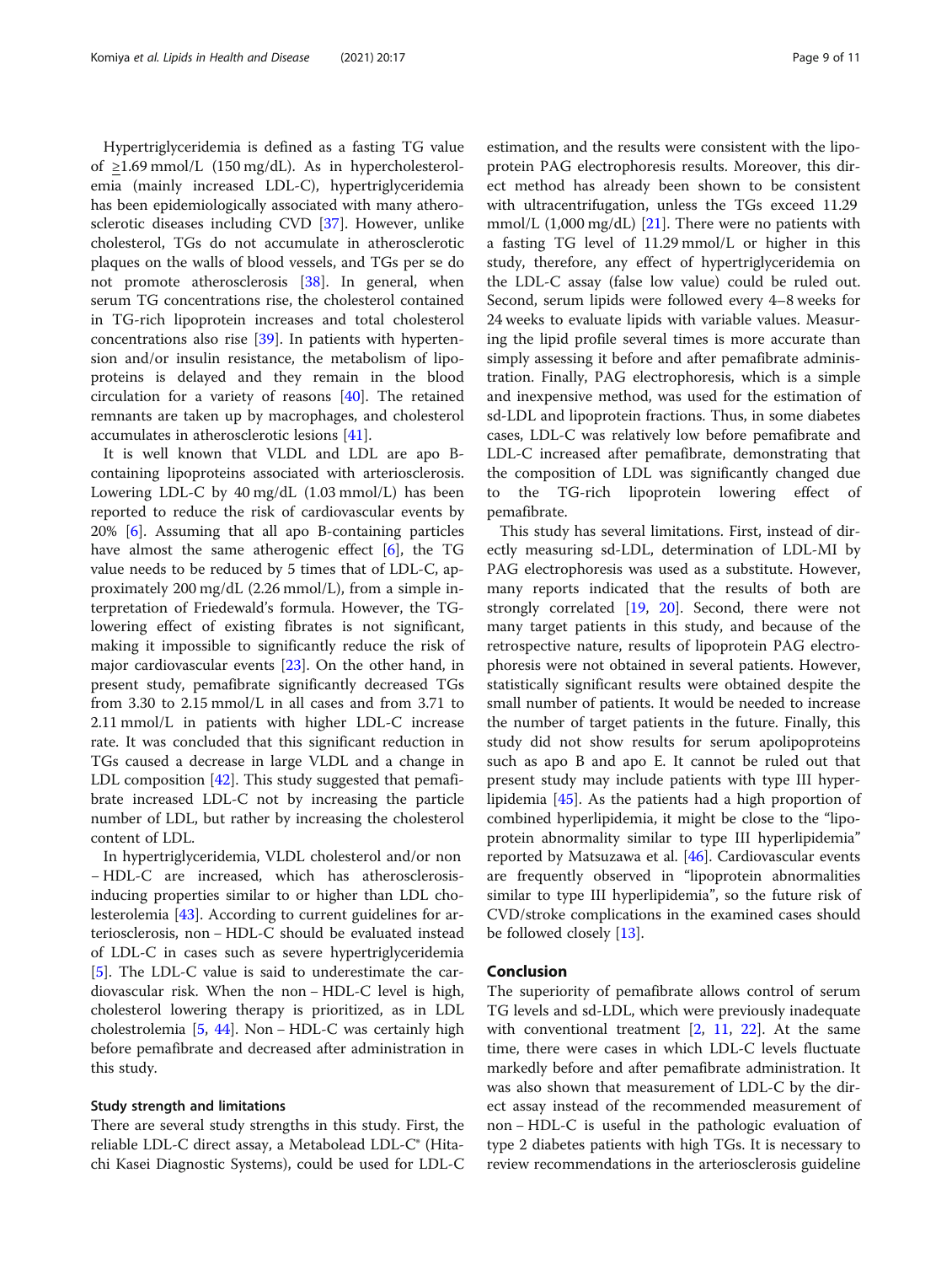<span id="page-9-0"></span>[5]. Moreover, the direct LDL-C assay combined with lipoprotein PAG electrophoresis enables easy evaluation of TG-rich lipoprotein. Even in statin-treated type 2 diabetes patients whose LDL-C remains within the therapeutic range, clear increases in sd-LDL with hypertriglyceridemia are inherent [\[31\]](#page-10-0), pemafibrate or ezetimibe, which have a TG-rich lipoprotein-lowering effect, might be considered as drugs for add-on therapy [[47\]](#page-10-0). The above data suggest a need to review the diagnostic indices and control standards for lipids in patients with type 2 diabetes.

#### Acknowledgements

We would like to thank FORTE ([www.forte-science.co.jp\)](http://www.forte-science.co.jp) for English language editing.

#### Authors' contributions

AY has full access to all of the data in the study and takes responsibility for the integrity of the data and the accuracy of the data analysis. IK was involved in study design, interpreting data, statistical analysis, creating tables and figures, and drafting the manuscript. TW was involved in interpreting data and supervised the work. SS was involved in data collection. All authors have contributed significantly. All the authors have read the manuscript and have approved this submission.

#### Funding

The authors received no specific funding for this work.

#### Availability of data and materials

The collection of data that supports the findings in this study is available from Medical Plaza Daido Central. Data are available from the authors upon reasonable request and with permission of Medical Plaza Daido Central.

#### Ethics approval and consent to participate

In accordance with the declaration of Helsinki, this retrospective study was approved by the Ethics Committee of Medical Plaza Daido Central (approval number 34–2020). Because only the medical records were reviewed, this study was exempted from signing the informed consent.

#### Consent for publication

Regarding publication of the research results, we explained that we could not reveal personal information and obtained verbal consent from all target patients.

#### Competing interests

The authors declare no conflict of interest.

## Author details

<sup>1</sup>Department of Internal Medicine, Okinawa Medical Hospital, 2310 Tsuhako-Nishihara, Sashiki, Nanjo, Okinawa 9011414, Japan. <sup>2</sup>Department of Diabetes and Endocrinology, Medical Plaza Daido Central, 123 Daido, Naha, Okinawa 9020066, Japan. <sup>3</sup> Department of Cardiology, Medical Plaza Daido Central, 123 Daido, Naha, Okinawa 9020066, Japan.

# Received: 1 December 2020 Accepted: 19 January 2021 Published online: 20 February 2021

## References

- Cholesterol Treatment Trialists' (CTT) Collaborators, Mihaylova B, Emberson J, Blackwell L, Keech A, Simes J, et al. The effects of lowering LDL cholesterol with statin therapy in people at low risk of vascular disease: meta-analysis of individual data from 27 randomised trials. Lancet. 2012;380:581–90.
- 2. Keech A, Simes RJ, Barter P, Best J, Scott R, Taskinen MR, et al. FIELD study investigators. Effects of long-term fenofibrate therapy on cardiovascular events in 9795 people with type 2 diabetes mellitus (the FIELD study): randomised controlled trial. Lancet. 2005;366:1849–61.
- 3. Cholesterol Treatment Trialists' (CTT) Collaboration, Baigent C, Blackwell L, Emberson J, Holland LE, Reith C, et al. Efficacy and safety of more intensive

lowering of LDL cholesterol: a meta-analysis of data from 170,000 participants in 26 randomised trials. Lancet. 2010;376:1670–81.

- 4. Silverman MG, Ference BA, Im K, Wiviott SD, Giugliano RP, Grundy SM, et al. Association between lowering LDL-C and cardiovascular risk reduction among different therapeutic interventions: a systematic review and metaanalysis. JAMA. 2016;316:1289–97.
- 5. Catapano AL, Graham I, De Backer G, Wiklund O, Chapman MJ, Drexel H, et al. 2016 ESC/EAS guidelines for the management of dyslipidaemias. Eur Heart J. 2016;37:2999–3058.
- 6. Ference BA, Kastelein JJP, Ray KK, Ginsberg HN, Chapman MJ, Packard CJ, et al. Association of triglyceride-lowering LPL variants and LDL-C-lowering LDLR variants with risk of coronary heart disease. JAMA. 2019;321:364–73.
- 7. Ohm J, Hjemdahl P, Skoglund PH, Discacciati A, Sundström J, Hambraeus K, et al. Lipid levels achieved after a first myocardial infarction and the prediction of recurrent atherosclerotic cardiovascular disease. Int J Cardiol. 2019;296:1–7.
- 8. Calabrò P, Gragnano F. Event recurrence after myocardial infarction: prediction is very difficult, especially about the future. Int J Cardiol. 2019; 296:30–1.
- 9. Schwartz GG, Abt M, Bao W, DeMicco D, Kallend D, Miller M, et al. Fasting triglycerides predict recurrent ischemic events in patients with acute coronary syndrome treated with statins. J Am Coll Cardiol. 2015;65:2267–75.
- 10. Miller M, Cannon CP, Murphy SA, Qin J, Ray KK, Braunwald E. Impact of triglyceride levels beyond low-density lipoprotein cholesterol after acute coronary syndrome in the PROVE IT-TIMI 22 trial. J Am Coll Cardiol. 2008;51: 724–30.
- 11. Ishibashi S, Yamashita S, Arai H, Araki E, Yokote K, Suganami H, et al. Effects of K-877, a novel selective PPARα modulator (SPPARMα), in dyslipidaemic patients: a randomized, double blind, active- and placebo-controlled, phase 2 trial. Atherosclerosis. 2016;249:36–43.
- 12. Ishibashi S, Arai H, Yokote K, Araki E, Suganami H, Yamashita S. Efficacy and safety of pemafibrate (K-877), a selective peroxisome proliferator-activated receptor α modulator, in patients with dyslipidemia; results from a 24-week, randomized, double blind, active-controlled, phase 3 trial. J Clin Lipidol. 2018;12:173–84.
- 13. Pradhan AD, Paynter NP, Everett BM, Glynn RJ, Amarenco P, Elam M, et al. Rationale and design of the pemafibrate to reduce cardiovascular outcomes by reducing triglycerides in patients with diabetes (PROMINENT) study. Am H J. 2018;206:80–93.
- 14. Fruchart JC. Pemafibrate (K-877), a novel selective peroxisome proliferatoractivated receptor alpha modulator for management of atherogenic dyslipidaemia. Cardiovasc Diabetol. 2017. [https://doi.org/10.1186/s12933-](https://doi.org/10.1186/s12933-017-0602-y) [017-0602-y.](https://doi.org/10.1186/s12933-017-0602-y)
- 15. Yamamoto Y, Takei K, Arulmozhiraja A, Arulmozhiraja S, Sladek V, Matsuo N, et al. Molecular association model of PPARα and its new specific and efficient ligand, pemafibrate: structural basis for SPPARMα. Biochem Biophys Res Commun. 2018;499:239–45.
- 16. Birjmohun RS, Hutten BA, Kastelein JJP, Stroes ESG. Efficacy and safety of high-density lipoprotein cholesterol-increasing compounds: a meta-analysis of randomized controlled trials. J Am Coll Cardiol. 2005;45:185–97.
- 17. Kraja AT, Province MA, Straka RJ, Ordovas JM, Borecki IB, Arnett DK. Fenofibrate and metabolic syndrome. Endocr Metab Immune Disord Drug Targets. 2010;10:138–48.
- 18. Vaziri ND. Dyslipidemia of chronic renal failure: the nature, mechanisms, and potential consequences. Am J Physiol Ren Physiol. 2006;290:262–72.
- 19. Mishima Y, Ando M, Kuyama A, Hisayama F, Ishioka T, Kibata M. A simple method for identifying particle size of low-density lipoprotein using PAG electrophoresis: comparison between LipoPhor and LipoPrint LDL systems. J Jpn Atheroscler Soc. 1997;25:67–70 (in Japanese).
- 20. Imajo K, Hyogo H, Yoneda M, Honda Y, Kessoku T, Tomeno W, et al. LDLmigration index (LDL-MI), an indicator of small dense low-density lipoprotein (sdLDL), is higher in non-alcoholic steatohepatitis than in nonalcoholic fatty liver: a multicenter cross-sectional study. PLoS One. 2014; 9(12):e115403. [https://doi.org/10.1371/journal.pone.0115403.](https://doi.org/10.1371/journal.pone.0115403)
- 21. Miida T, Nishimura K, Hirayama S, Miyamoto Y, Nakamura M, Masuda D, et al. Homogeneous assays for LDL-C and HDL-C are reliable in both the postprandial and fasting state. J Atheroscler Thromb. 2017;24:583–99.
- 22. Miwa K, Nakagawa K, Suzuki K, Inoue H. Detection of the "midband" lipoprotein in patients with coronary artery spasm. Clin Cardiol. 2001;24: 219–24.